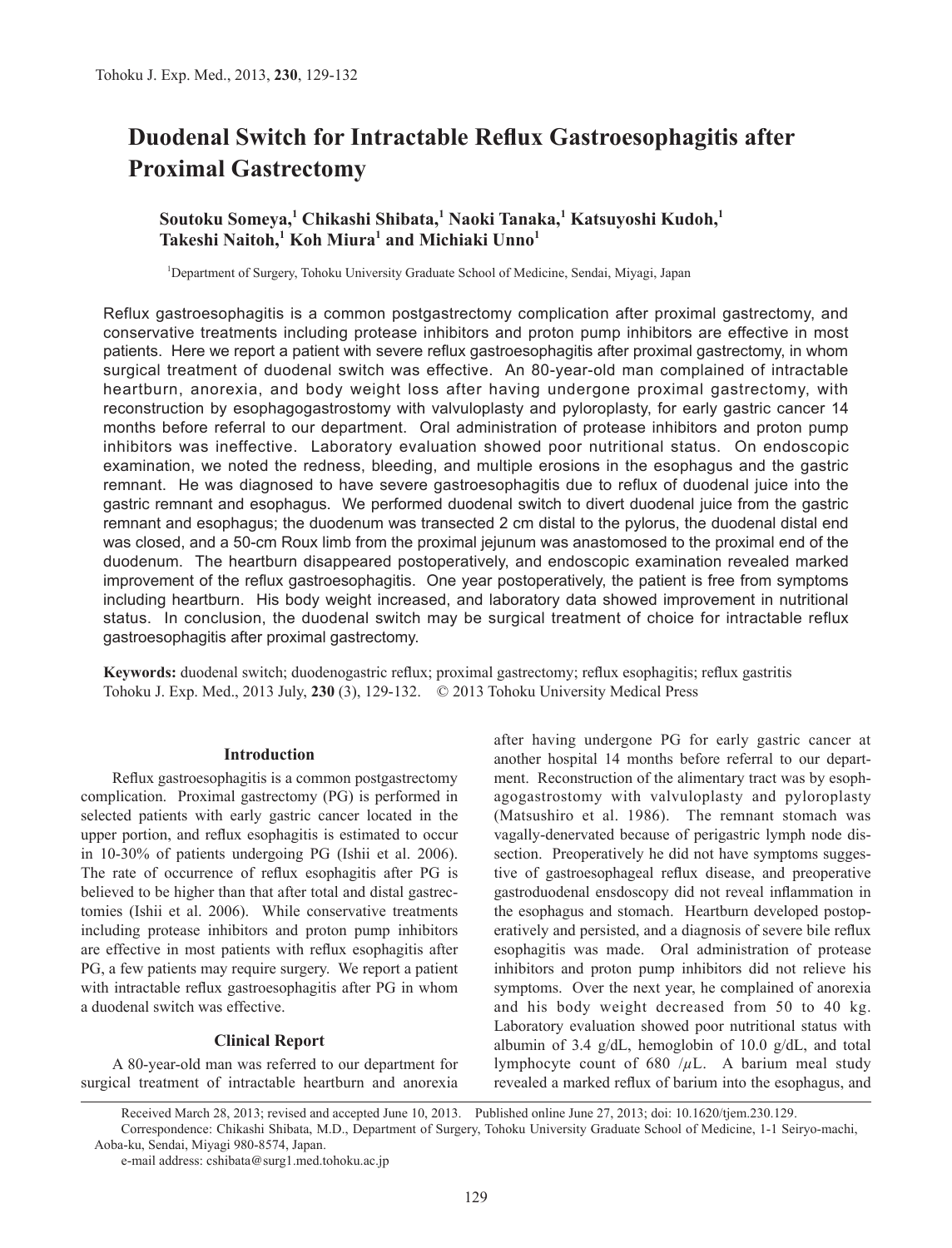the size of the gastric remnant was estimated as almost 1/2 of the original stomach (Fig. 1). On endoscopy at our institution, we noted the redness, bleeding, and multiple erosions in the esophagus, and he was diagnosed to have Grade



Fig. 1. Barium meal study before duodenal switch. Barium meal study revealed a marked reflux of barium into the esophagus, and the size of the gastric remnant was estimated as almost 1/2 of the original stomach. E: esophagus, EG: esophagogastrostomy, RS: residual stomach, P: pylorus, D: duodenum.

C reflux esophagitis by the Los Angeles classification (Fig. 2A). There were similar findings in the gastric remnant (Fig. 2B). Mean intragastric and intraesophageal pH was 7.42 and 7.81, respectively, on 24-hour pH measurement. On computed tomography (CT), circumferential thickening of the esophageal wall was present close to the anastomosis. Staples used for the esophagogastrostomy in the previous operation were identified behind the heart in the thoracic cavity. There were no findings suggestive of recurrence or metastases of the gastric cancer.

Because of intractable symptoms, severe body weight loss, and reflux of duodenal juice containing bile and pancreatic juice into the esophagus, operative intervention was necessary. We decided to perform duodenal switch to divert duodenal juice from the gastric remnant. After laparotomy with upper midline incision in about 20 cm length, the duodenum was transected 2 cm distal to the pylorus, and the duodenal distal end was closed without transecting right gastric and gastroepiploic arteries. A 50-cm Roux limb from the proximal jejunum was anastomosed end-to-end to the proximal end of the duodenum (Fig. 3). Operative time was 192 minutes, and intraoperative blood loss was 370 g. The heartburn disappeared, and endoscopic examination performed 17 days after the operation revealed marked improvement of the reflux gastroesophagitis (Fig. 2C and D). Although return of gastric emptying was delayed for 7-10 days, he discharged 42 days postoperatively. One year postoperatively, the patient is free from symptoms including heartburn, and there were no findings suggestive of



Fig. 2. Upper gastrointestinal endoscopic findings. Preoperative endoscopic examination revealed redness, bleeding, and erosions in the esophagus (A) and stomach (B). Inflammation improved markedly after duodenal switch in the esophagus (C) and stomach (D).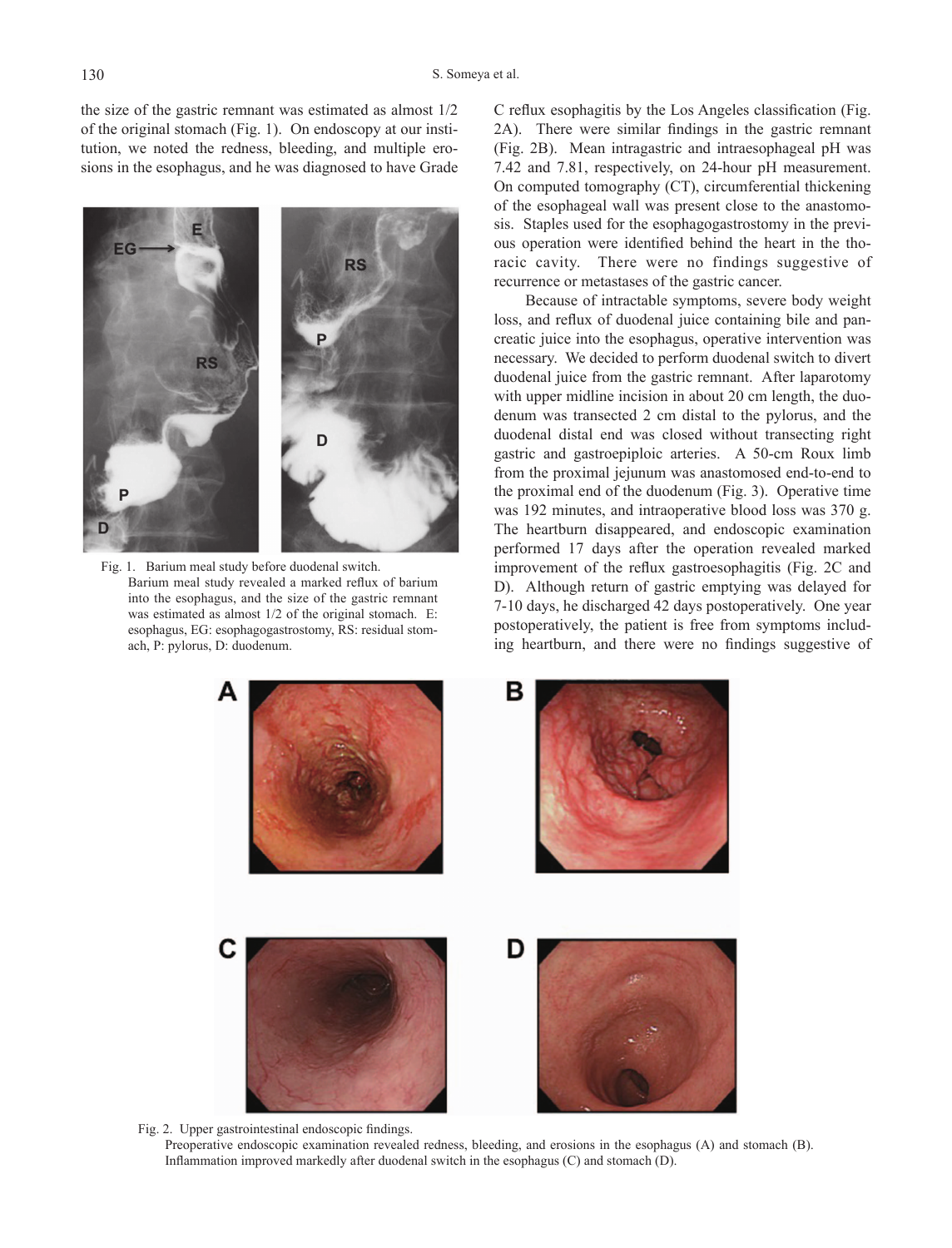

Fig. 3. Schema of duodenal switch procedure after PG. The duodenum was transected 2 cm distal to the pylorus, and the duodenal distal end was closed. A 50-cm Roux limb from the proximal jejunum was anastomosed endto-end to the proximal end of the duodenum.

inflammation in the gastric remnant and esophagus on endoscopic examination. His body weight increased from 40 to 42 kg, and laboratory data showed increase in albumin of 3.8 g/dL, hemoglobin of 10.8 g/dL, and total lymphocyte count of  $1,140/\mu L$ .

### **Discussion**

The excessive reflux of duodenal content into the stomach has been referred to as "duodenogastric reflux (DGR)." DGR is most of the time secondary to previously performed gastric surgery in which the pylorus was removed or rendered dysfunctional, while DGR without previous gastric surgery is called primary DGR (Klinger et al. 1999; Strignano et al. 2007). DGR is considered to be responsible for persistent symptoms after cholecystectomy (Wilson et al. 1995), and thus very important as a cause of postoperative symptoms.

Severe gastroesophagitis in our patient was considered to be associated with DGR due to pyloroplasty, and resection of the esophageal sphincter in PG further caused reflux of duodenal content into the esophagus. In theory, protease inhibitors can be effective in neutralizing activity of protease activity in duodenal content. In patients in whom gastric acid secretion is preserved because of large size of the gastric remnant, reflux of gastric acid could be another cause of the esophagitis, and proton pump inhibitors are usually effective in those patients (Ishii et al. 2006; Takahashi et al. 2008). In our patient, the gastric remnant was small, and the esophagitis was considered to be secondary to alkaline reflux and not associated with reflux of gastric acid. In deed, neither proton pump inhibitors nor protease inhibitors were effective. In Gastric Cancer Treatment Guidelines in Japan (2010), PG is indicated for patients with early gastric cancer located at the upper thirds of the stomach. We believe that PG should be performed when the gastric remnant is estimated to be greater than 2/3 of the original stomach and thus esophagogastromy is feasible. If the gastric remnant is considered less than 2/3 of the original stomach after PG, then reconstruction should be performed not by esophagogastrostomy but rather by interposition of a jejunal limb or inverted U-shaped jejunal pouch. Valvuloplasty and pyloroplasty after PG was proposed by Matsushiro et al. (1986) in an attempt to prevent reflux of intraluminal contents from the stomach into the esophagus. Although satisfactory clinical results have been reported after this procedure (Imaoka et al. 1991), the created valve did not function well in our patient.

A previous report suggested the following criteria of operative intervention for postgastrectomy intractable reflux esophagitis: 1) symptoms persistent for more than 6 months, and 2) patients having no evidence of recurrence of the gastric cancer (Ishii et al. 2006). Our patient fulfilled these criteria and also had serious body weight loss with anemia and hypoalbuminemia. Two procedures should be considered for intractable reflux esophagitis after PG. One procedure involves resection of the gastric remnant and reconstruction either with a Roux-en-Y anastomosis or an interposition of the jejunal segment, while the second procedure is designed to divert the pancreatobiliary secretions from the remnant stomach and esophagus. It was obvious from findings on CT that resection of the gastric remnant would require thoracotomy, which must be invasive for 80-year-old patient. Therefore, we decided to perform duodenal switch (DeMeester et al. 1987) as a surgical treatment for pathologic DGR.

A couple of studies reported the efficacy of duodenal switch for DGR secondary to gastric surgery, but these reports does not include patients after PG (DeMeester et al. 1987; Strignano et al. 2007). Roux-en-Y anastomosis is also effective to divert duodenal content after distal gastrectomy with Billorth-II anastomosis or vagotomy + pyloroplasty, or in patients with complex peptic esophagitis (Davidson and Hersh 1980; Cabrol et al. 1990; Fékété et al. 1997; Topart and Vandenbroucke 2001; Zobolas et al. 2006). Several other operations have been reported to divert duodenal juice for intractable reflux esophagitis after distal or total gastrectomy (Karaki et al. 1988; Aranow et al. 1995; Strignano et al. 2007). There has been one prior report in Japanese similar to ours performed for the reflux esophagitis after PG; their procedure involved resecting the pylorus (Karaki et al. 1988). Thus we believe this is the first report in which duodenal switch was performed for severe reflux gastroesophagitis after PG.

Duodenal switch after PG should be performed in patients with severe gastroesophagitis due to reflux of duo